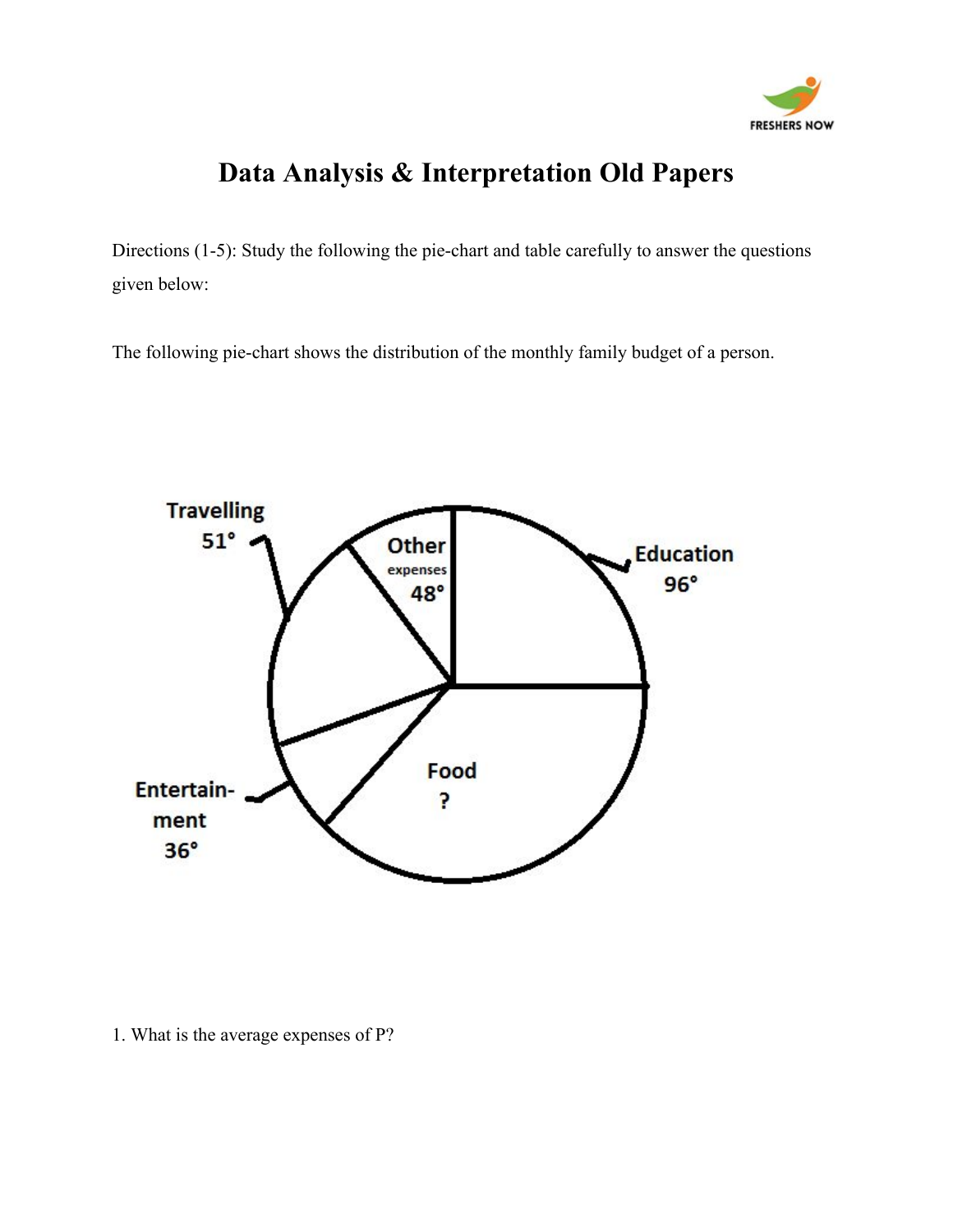

- 1. Rs. 5620
- 2. Other than the given options
- 3. Rs. 5640
- 4. Rs. 5460
- 5. Rs. 5480

2. What is the approximate percentage increase in the amount Which Rahul enjoys for entertainment as compared to Preeti for the same?

- 1. 33%
- 2. 31%
- 3. Other than the given options
- 4. 37%
- 5. 35%

3. The average expenses of Rohit is approximately what percent of the average expenses of W (Wife)? <https://www.freshersnow.com/previous-year-question-papers/>

- 1. 76.4%
- 2. 81.5%
- 3. 79.5%
- 4. 83.5%
- 5. Other than the given options

4. Find the difference (in percentage of the budget) between the average expenses of Education and the average expenses on Entertainment of the couple?

1. 1.3%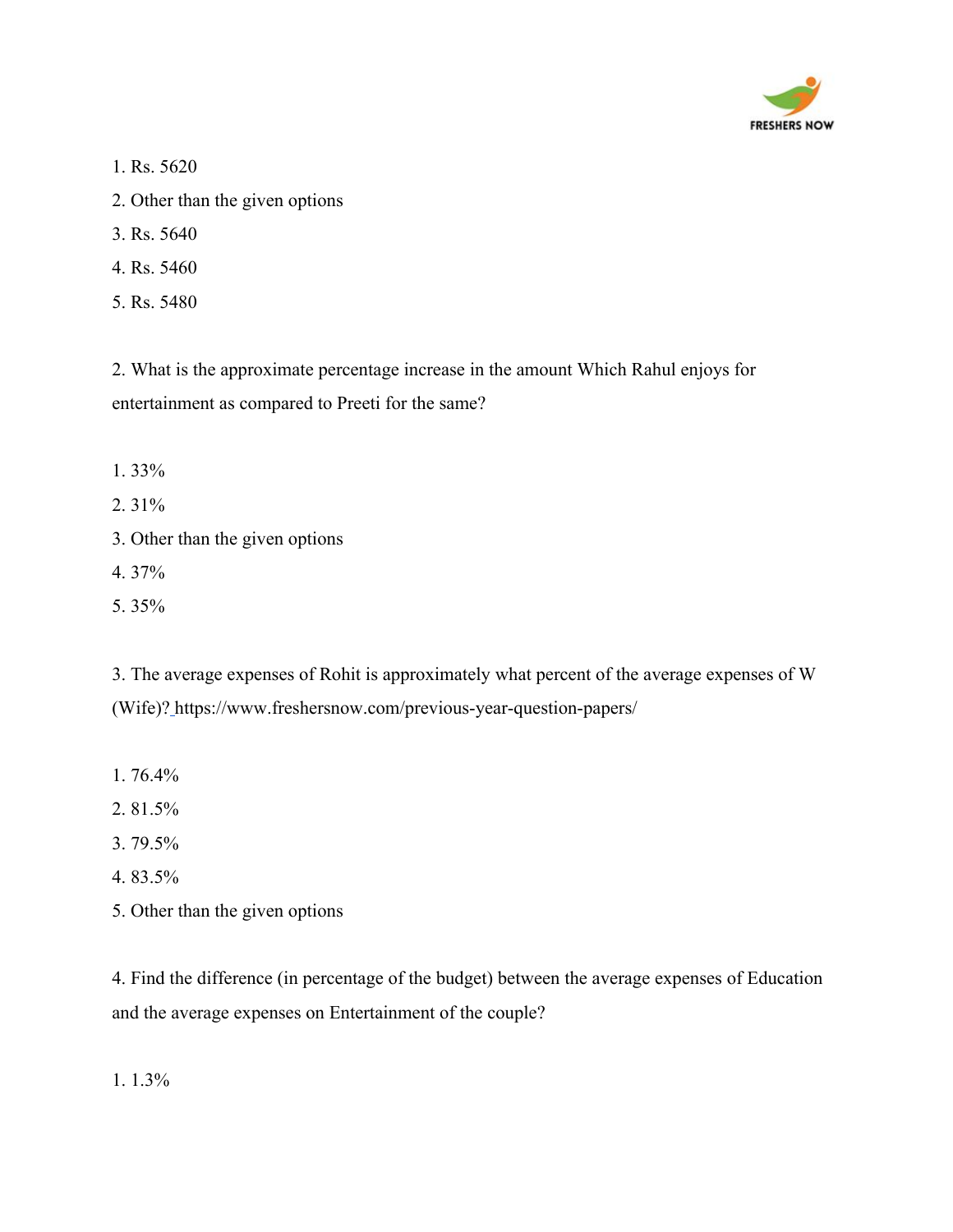

2. 0.9%

3. 2%

- 4. Other than the given options
- 5. 2.5%

5. The total amount spent by Rahul on Travelling and Food is approximately what percent of the total amount spent by Preeti on Education and Food?

- 1. Other than the given options
- 2. 168%
- 3. 171%
- 4. 175%
- 5. 174%

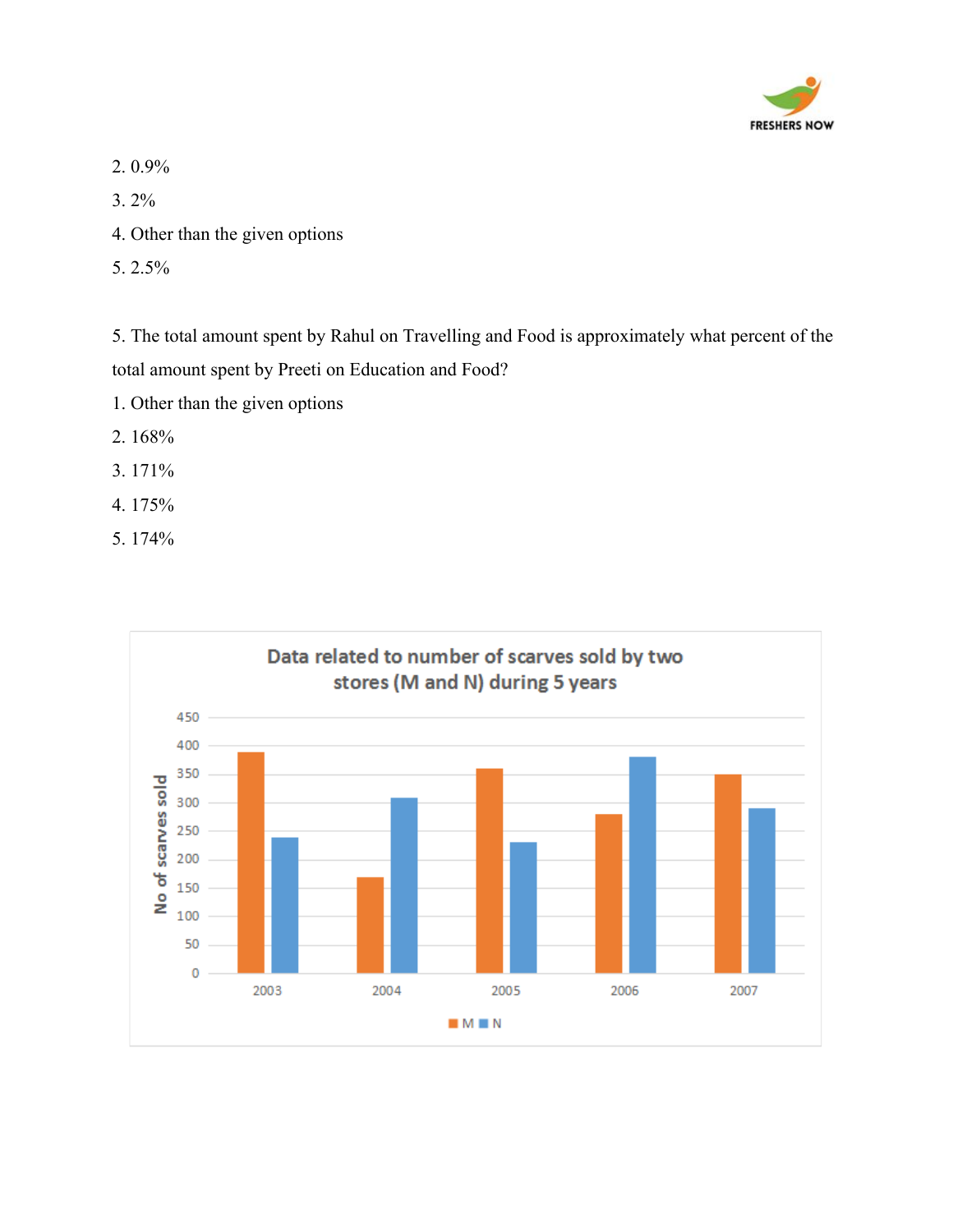

Question 6: If the respective ratio between total number of scarves sold by stores M and N together...

- a) 880
- b) 1100
- c) 660
- d) 770
- e) 990

Question 7: If the total number of scarves sold by stores M and N together in 2010 is 105% of that i...

- a) 508
- b) 524
- c) 520
- d) 504
- e) 512

Question 8: The number of scarves sold by store M decreased by what percent from 2005 to  $2006? a)$  ...

- a) 18 1/ 3
- b) 22 2/ 9
- c) 32 4/ 9
- d) 24 1/ 3
- e) 20 2/ 3